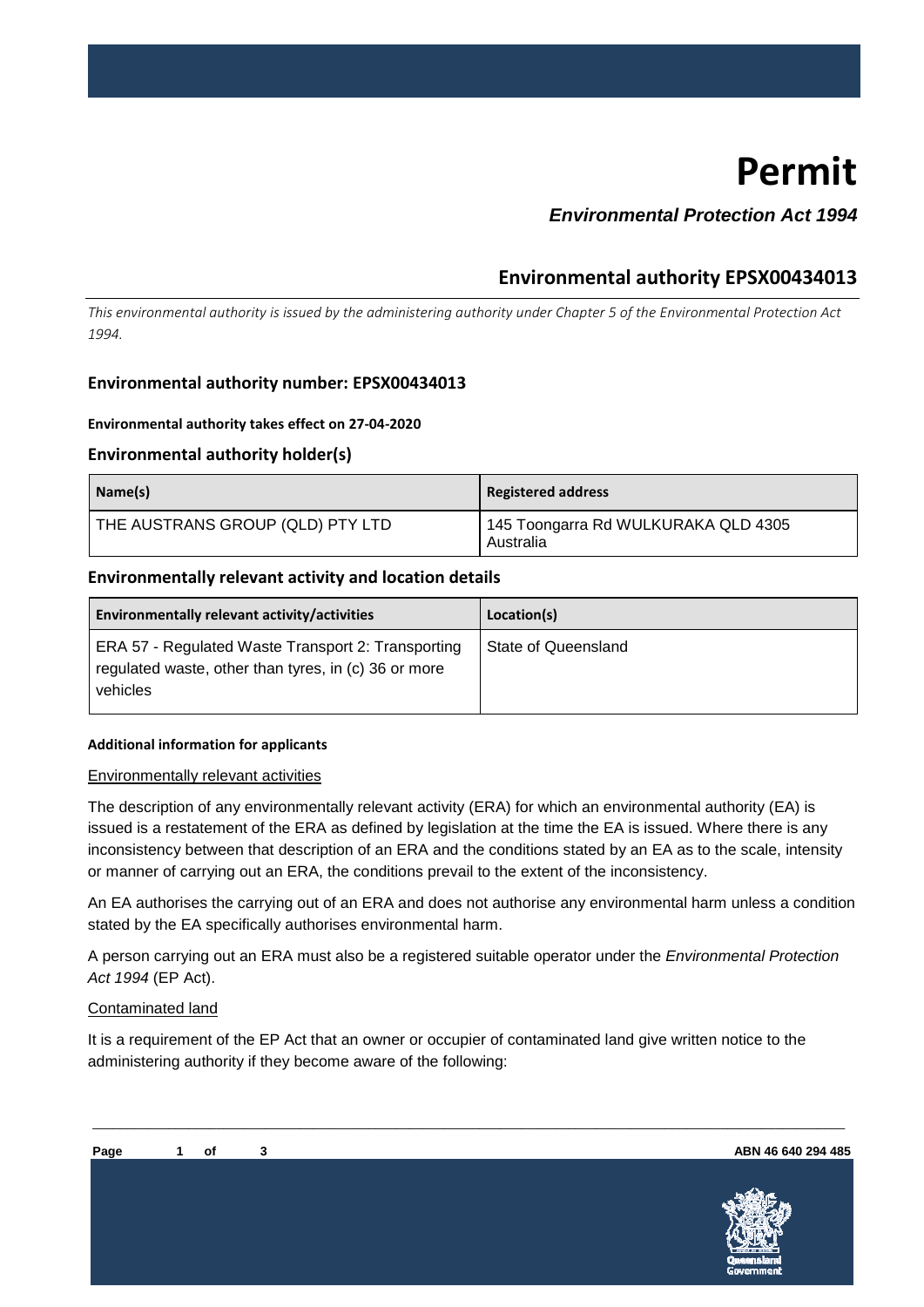- the happening of an event involving a hazardous contaminant on the contaminated land (notice must be given within 24 hours); or
- a change in the condition of the contaminated land (notice must be given within 24 hours); or
- a notifiable activity (as defined in Schedule 3) having been carried out, or is being carried out, on the contaminated land (notice must be given within 20 business days);

that is causing, or is reasonably likely to cause, serious or material environmental harm.

For further information, including the form for giving written notice, refer to the Queensland Government website [www.qld.gov.au,](http://www.qld.gov.au/) using the search term 'duty to notify'.

#### Take effect

Please note that, in accordance with section 200 of the EP Act, an EA has effect:

- a) if the authority is for a prescribed ERA and it states that it takes effect on the day nominated by the holder of the authority in a written notice given to the administering authority-on the nominated day; or
- b) if the authority states a day or an event for it to take effect-on the stated day or when the stated event happens; or
- c) otherwise-on the day the authority is issued.

However, if the EA is authorising an activity that requires an additional authorisation (a relevant tenure for a resource activity, a development permit under the *Planning Act 2016* or an SDA Approval under the *State Development and Public Works Organisation Act 1971*), this EA will not take effect until the additional authorisation has taken effect.

If this EA takes effect when the additional authorisation takes effect, you must provide the administering authority written notice within 5 business days of receiving notification of the related additional authorisation taking effect.

If you have incorrectly claimed that an additional authorisation is not required, carrying out the ERA without the additional authorisation is not legal and could result in your prosecution for providing false or misleading information or operating without a valid environmental authority.

\_\_\_\_\_\_\_\_\_\_\_\_\_\_\_\_\_\_\_\_\_\_\_\_\_\_\_\_\_\_\_\_\_\_\_\_\_\_\_\_\_\_\_\_\_\_\_\_\_\_\_\_\_\_\_\_\_\_\_\_\_\_\_\_\_\_\_\_\_\_\_\_\_\_\_\_\_\_\_\_\_\_\_\_\_\_\_\_\_\_\_\_\_\_\_\_\_\_\_\_\_\_\_\_\_\_\_\_\_

Derek Robson Department of Environment and Science Delegate of the administering authority *Environmental Protection Act 1994* 

**Date issued: 27 April 2020**

**Enquiries:**  Waste and Contaminated Land Assessment Department of Environment and Science

Phone: 1300 130 372 Email: palm@des.qld.gov.au



**ABN 46 640 294 485**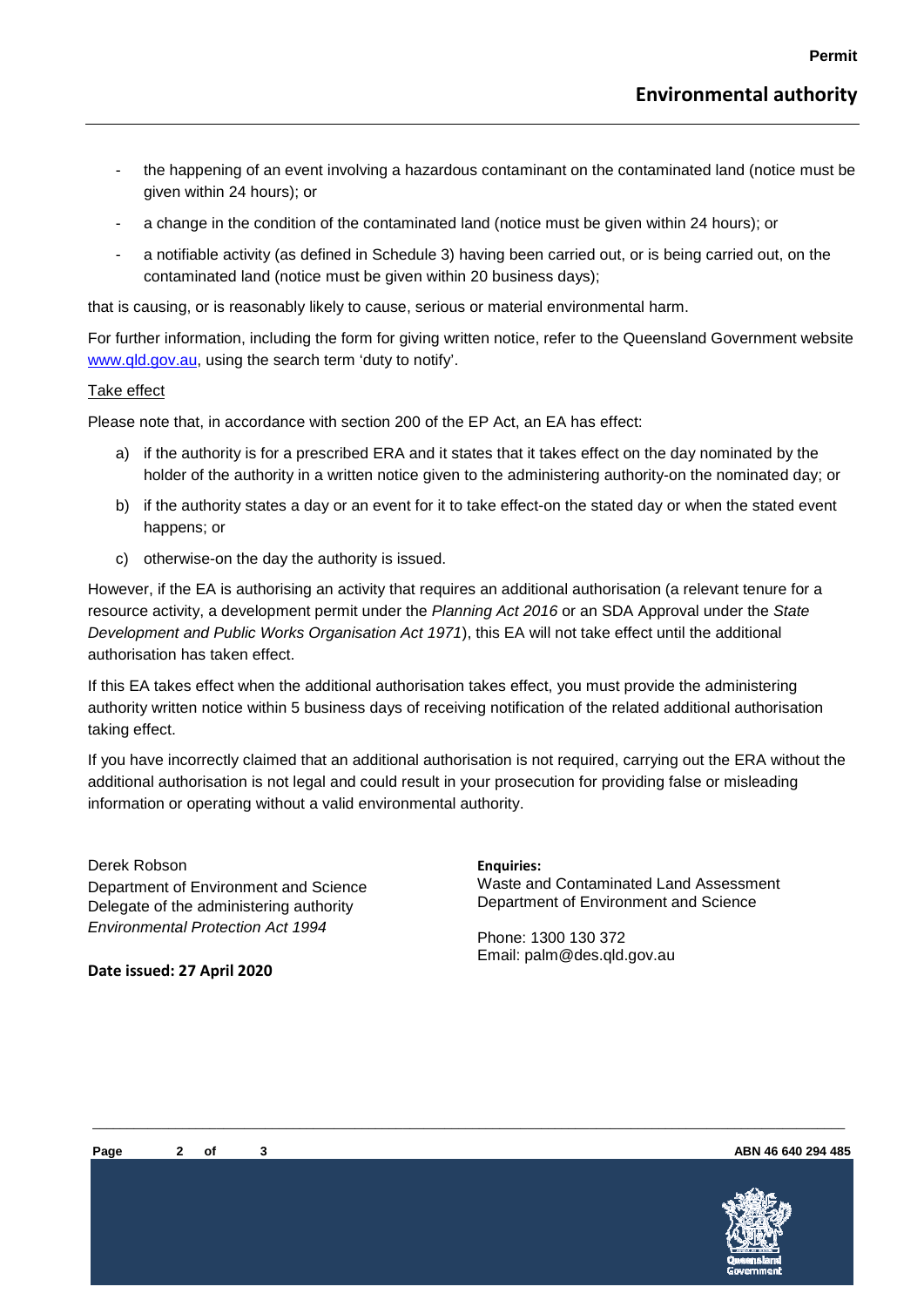#### **Obligations under the** *Environmental Protection Act 1994*

In addition to the requirements found in the conditions of this environmental authority, the holder must also meet their obligations under the EP Act, and the regulations made under the EP Act. For example, the holder must comply with the following provisions of the Act:

- general environmental duty (section 319)
- duty to notify environmental harm (section 320-320G)
- offence of causing serious or material environmental harm (sections 437-439)
- offence of causing environmental nuisance (section 440)
- offence of depositing prescribed water contaminants in waters and related matters (section 440ZG)
- offence to place contaminant where environmental harm or nuisance may be caused (section 443)

\_\_\_\_\_\_\_\_\_\_\_\_\_\_\_\_\_\_\_\_\_\_\_\_\_\_\_\_\_\_\_\_\_\_\_\_\_\_\_\_\_\_\_\_\_\_\_\_\_\_\_\_\_\_\_\_\_\_\_\_\_\_\_\_\_\_\_\_\_\_\_\_\_\_\_\_\_\_\_\_\_\_\_\_\_\_\_\_\_\_\_\_\_\_\_\_\_\_\_\_\_\_\_\_\_\_\_\_\_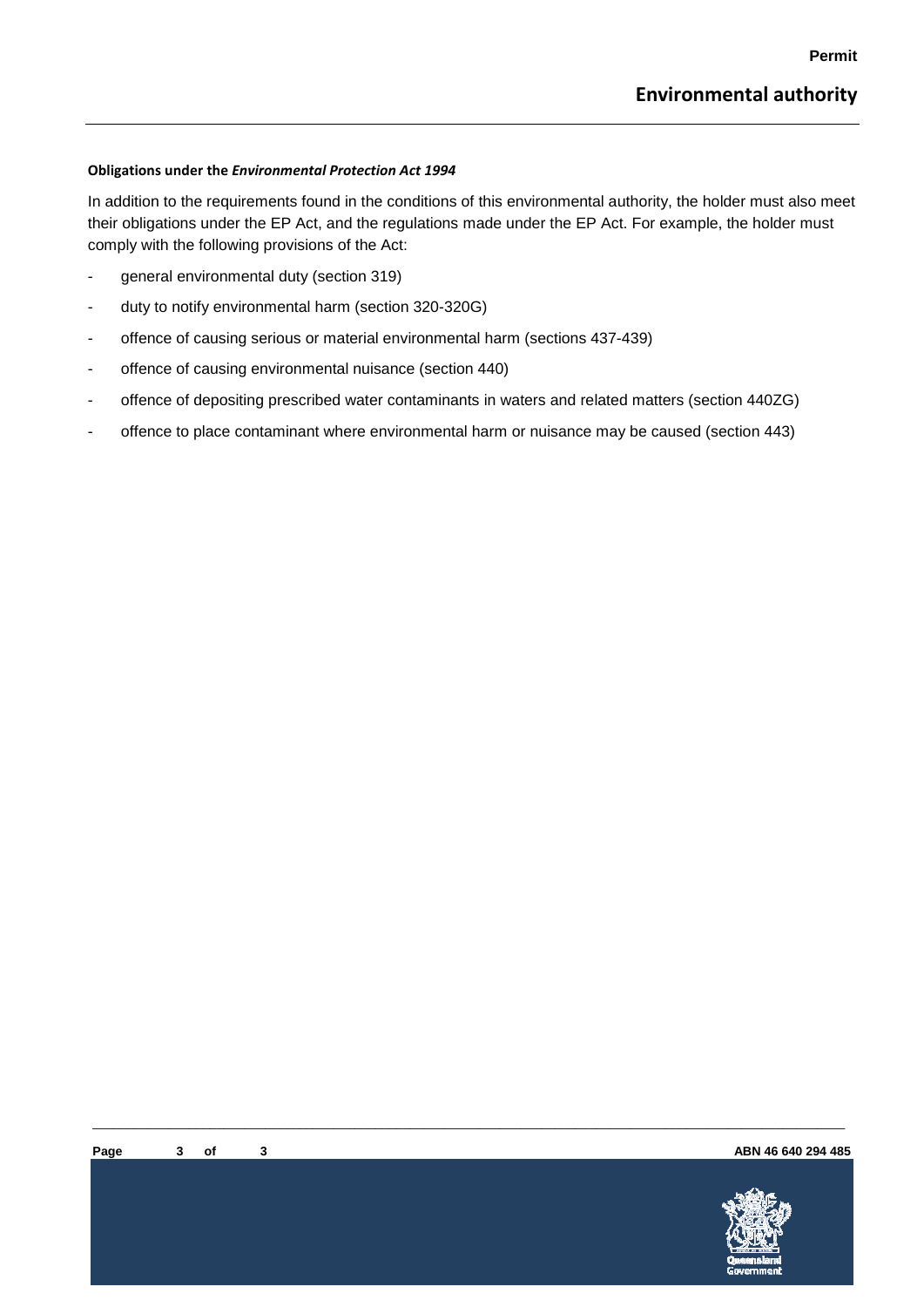# **Permit**<sup>1</sup>

# **Legislative Requirements and Conditions of Environmental Authority**

# **Legislative Requirements**

## **Eligibility criteria - ERA 57**

Regulated waste is transported by road vehicles only (not by aircraft, boat, train, pipeline or other means).

### **General obligations for environmental authority holders**

This is not intended to provide a comprehensive assessment of all obligations under Queensland law. It provides some general information and holders are encouraged to familiarise themselves with all requirements related to their specific operation.

#### **Responsibilities under the** *Environmental Protection Act 1994*

Separate to the requirements of the eligibility criteria and standard conditions, the holder of the environmental authority must also meet their obligations under the *Environmental Protection Act 1994,* and the regulations made under that Act. For example, the holder must be aware of the following provisions of the *Environmental Protection Act 1994* which may apply unless the environmental harm is authorised by the conditions of the environmental authority.

#### **General environmental duty**

Section 319 of the *Environmental Protection Act 1994* states that we all have a general environmental duty. This means that we are all responsible for the actions we take that affect the environment. We must not carry out any activity that causes, or is likely to cause, environmental harm unless we take all reasonable and practicable measures to prevent or minimise the harm. To decide what meets your general environmental duty, you need to consider:

- (a) the nature of the harm or potential harm;
- (b) the sensitivity of the receiving environment;
- (c) the current state of technical knowledge for the activity;
- (d) the likelihood of successful application of the different measures to prevent or minimise environmental harm that might be taken
- (e) the financial implications of the different measures as they would relate to the type of activity.

It is not an offence not to comply with the general environmental duty. However, maintaining your general environmental duty is a defence against the following acts:

- (a) an act that causes serious or material environmental harm or an environmental nuisance;
- (b) an act that contravenes a noise standard;
- (c) a deposit of a contaminant, or release of stormwater run-off, mentioned in section 440ZG.

More information is available on the Department of Environment and Heritage Protection (EHP) website www.ehp.qld.gov.au.

<sup>1</sup> Permit includes licences, approvals, permits, authorisations, certificates, sanctions or equivalent/similar as required by legislation



Page 1 of 13

\_\_\_\_\_\_\_\_\_\_\_\_\_\_\_\_\_\_\_\_\_\_\_\_\_\_\_\_

**Department of Environment and Heritage Protection www.ehp.qld.gov.au ABN 46 640 294 485**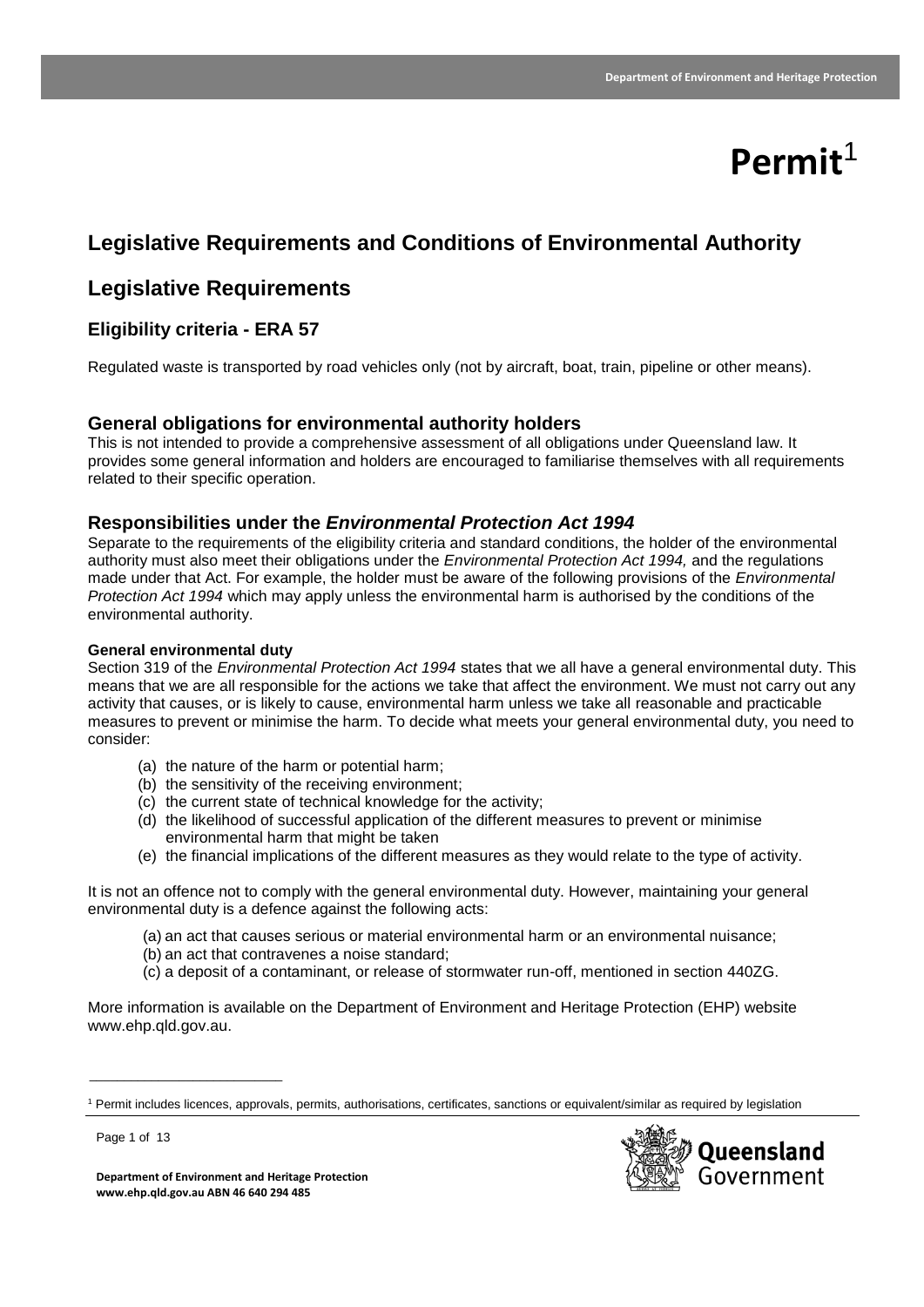#### **Duty to notify**

Section 320A of the *Environmental Protection Act 1994* explains the duty to notify. The duty to notify applies to all persons and requires a person or company to give notice where serious or material environmental harm is caused or threatened. Notice must be given of the event, its nature and the circumstances in which the event happened. Notification can be verbal, written or by public notice depending on who is notifying and being notified.

The duty to notify arises where:

- (a) a person carries out activities or becomes aware of an act of another person arising from, or connected to, those activities that causes or threatens serious or material environmental harm
- (b) while carrying out activities a person becomes aware of the happening of one or both of the following events:
	- (i) the activity negatively affects (or is reasonably likely to negatively affect) the water quality of an aquifer
	- (ii) the activity has caused the unauthorised connection of two or more aquifers.
- (c) the owner or occupier of contaminated land or an auditor performing an auditor's function (as defined in section 568(b) of the *Environmental Protection Act 1994* becomes aware of:
	- (i) the happening of an event involving a hazardous contaminant on the contaminated land; or
	- (ii) a change in the condition of the contaminates land; or
	- (iii) a notifiable activity having been carried out, or being carried out, on the contaminated land;
- (d) that is causing, or is reasonably likely to cause, serious or material environmental harm.

For more information on the duty to notify requirements refer to the guideline 'Duty to notify of environmental harm' (available at www.qld.gov.au using the publication number ESR/2016/2271 as a search term).

#### **Some relevant offences under the** *Environmental Protection Act 1994*

#### **Non-compliance with a condition of an environmental authority (section 430)**

Section 430 of the *Environmental Protection Act 1994* requires that a person who is the holder of, or is acting under, an environmental authority must not wilfully contravene, or contravene a condition of the authority.

#### **Environmental authority holder responsible for ensuring conditions complied with (section 431)**

Section 431 of the *Environmental Protection Act 1994* requires that the holder of an environmental authority must ensure everyone acting under the authority complies with the conditions of the authority. If another person acting under the authority commits an offence against section 430, the holder also commits an offence, namely, the offence of failing to ensure the other person complies with the conditions.

#### **Causing serious or material environmental harm (sections 437-39)**

Material environmental harm is when the harm is not trivial or negligible in nature. Serious environmental harm is harm that is irreversible, of a high impact or widespread, or that is caused to an area of high conservation value or special significance.

Serious or material environmental harm excludes environmental nuisance.

#### **Causing environmental nuisance (section 440)**

Environmental nuisance is unreasonable interference with an environmental value caused by aerosols, fumes, light, noise, odour, particles or smoke. It may also include an unhealthy, offensive or unsightly condition because of contamination.

#### **Depositing a prescribed water contaminant in waters (section 440ZG)**

Prescribed water contaminants include a wide variety of contaminants listed in Schedule 9 of the Environmental Protection Regulation 2008.

Page 2 of 13

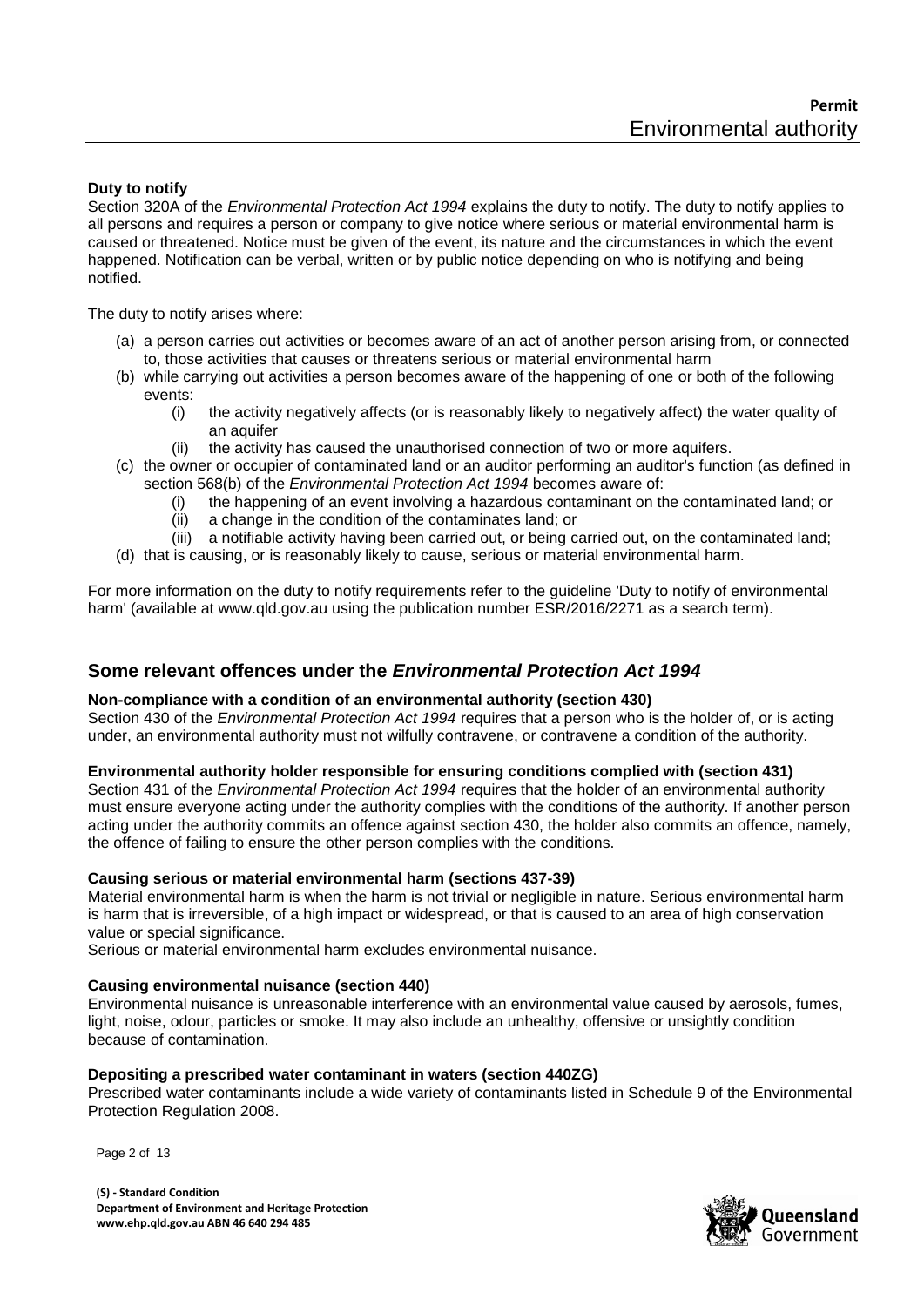It is your responsibility to ensure that prescribed water contaminants are not left in a place where they may or do enter a waterway, the ocean or a stormwater drain. This includes making sure that stormwater falling on or running across your site does not leave the site contaminated. Where stormwater contamination occurs you must ensure that it is treated to remove contaminants. You should also consider where and how you store material used in your processes onsite to reduce the chance of water contamination.

#### **Placing a contaminant where environmental harm or nuisance may be caused (section 443)**

A person must not cause or allow a contaminant to be placed in a position where it could reasonably be expected to cause serious or material environmental harm or environmental nuisance.

## **Some of the relevant offences under the** *Waste Reduction and Recycling Act 2011*

#### **Littering (section 103)**

Litter is any domestic or commercial waste and any material a person might reasonably believe is refuse, debris or rubbish. Litter can be almost any material that is disposed of incorrectly. Litter includes cigarette butts and drink bottles dropped on the ground, fast food wrappers thrown out of the car window, poorly secured material from a trailer or grass clippings swept into the gutter. However, litter does not include any gas, dust, smoke or material emitted or produced during, or because of, the normal operations of a building, manufacturing, mining or primary industry.

#### I**llegal dumping of waste (section 104)**

Illegal dumping is the dumping of large volumes of litter (200 litres or more) at a place. Illegal dumping can also include abandoned vehicles.

### **Relevant offence under the Environment Protection Regulation 2008**

#### **Waste tracking (Chapter 5, Part 9)**

Waste handlers must submit waste tracking information to the Department of Environment and Heritage Protection as part of the process for tracking waste types as listed in Schedule 2E of the Environmental Protection Regulation 2008. The waste tracking enables the department to track waste from its source to the place of storage, recycling, treatment or disposal.

## **Responsibilities under other legislation**

An environmental authority pursuant to the *Environmental Protection Act 1994* does not remove the need to obtain any additional approval for the activity that might be required by other state and/or Commonwealth legislation. Other legislation for which a permit may be required includes, but is not limited to, the:

- (a) *Aboriginal Cultural Heritage Act 2003*
- (b) Australian Dangerous Goods Code
- (c) Australian and New Zealand Environment and Conservation Council (ANZECC) Polychlorinated Biphenyls Management Plan Revised Edition - April 2003
- (d) Contaminated land provisions of the *Environmental Protection Act 1994*
- (e) *Fisheries Act 1994*
- (f) *Forestry Act 1959*
- (g) *Nature Conservation Act 1992*
- (h) *Petroleum and Gas (Production and Safety) Act 2004 / Petroleum Act 1923*
- (i) *Queensland Heritage Act 1992*
- (j) Safe Work Australia Code of Practice on How to Safely Remove Asbestos 2011 or the Safe Work Australia Code of Practice on How to Manage and Control Asbestos in the Workplace 2011 or any subsequent versions
- (k) *Planning Act 2016*
- (l) *Waste Reduction and Recycling Regulation 2011*
- (m) *Water Supply (Safety and Reliability) Act 2008*
- (n) *Water Act 2000*

Page 3 of 13

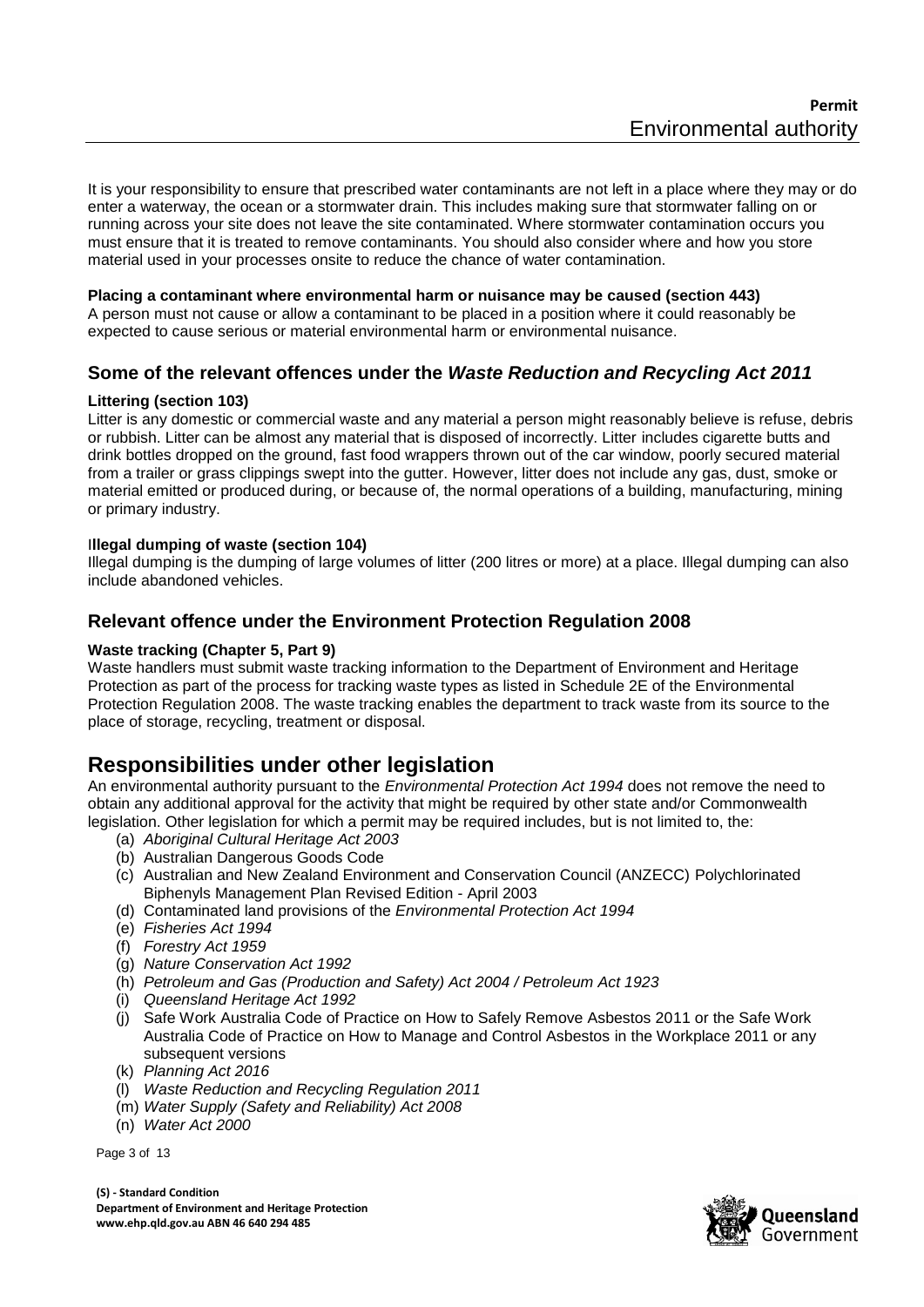(o) *Work Health and Safety Act 2011*, Work Health and Safety Regulation 2011 and Work Health and Safety (Codes of Practice) Notice 2011.

Environmental authority holders are advised to check with all relevant statutory authorities and comply with all relevant legislation.

*This environmental authority contains standard conditions. Standard conditions are identified by (S) after the condition number.*

# **Conditions**

# **General**

| PSG039 (S)                        | For new operators - details of all vehicles used to transport regulated waste must be<br>provided to the department before commencing the activity.                                                                                                                                                                                                                                                                                                                                                        |
|-----------------------------------|------------------------------------------------------------------------------------------------------------------------------------------------------------------------------------------------------------------------------------------------------------------------------------------------------------------------------------------------------------------------------------------------------------------------------------------------------------------------------------------------------------|
| <b>PSG040 (S)</b>                 | For existing operators - if any vehicle registration details change, or any vehicles are<br>added to or removed from the fleet of vehicles used to transport regulated waste,<br>details of these changes must be provided to the department:<br>(a) as soon as practicable after the changes occur; or<br>(b) if transporting tyres - prior to each anniversary day; or<br>(c) if transporting other regulated wastes - when paying the annual fee to the<br>department for the registration certificate. |
| PSG041 (S)                        | Incompatible wastes must not be:<br>(a) placed in the same container; or<br>(b) transported in such a way that mixing may occur.                                                                                                                                                                                                                                                                                                                                                                           |
| PSG042 (S)                        | Regulated waste must only be transported in suitably designed vehicles, tanks,<br>containers or secondary containers that are appropriate for containing the waste<br>being transported.                                                                                                                                                                                                                                                                                                                   |
| PSG043 (S)                        | All vehicles, tanks, containers and secondary containers used to transport regulated<br>waste:<br>(a) must be maintained in a good condition at all times to prevent any spillage or leakage<br>of regulated waste or other contaminants; and<br>(b) kept free of regulated waste residues at all times when not in use.                                                                                                                                                                                   |
| PSG044 (S)                        | A solid impervious partition must be provided to separate the load compartment/area<br>of the regulated waste transport vehicle from the driver's compartment.                                                                                                                                                                                                                                                                                                                                             |
| <b>PSG045 (S)</b><br>Page 4 of 13 | Regulated waste must not be removed or released from any vehicle other than:                                                                                                                                                                                                                                                                                                                                                                                                                               |
|                                   |                                                                                                                                                                                                                                                                                                                                                                                                                                                                                                            |

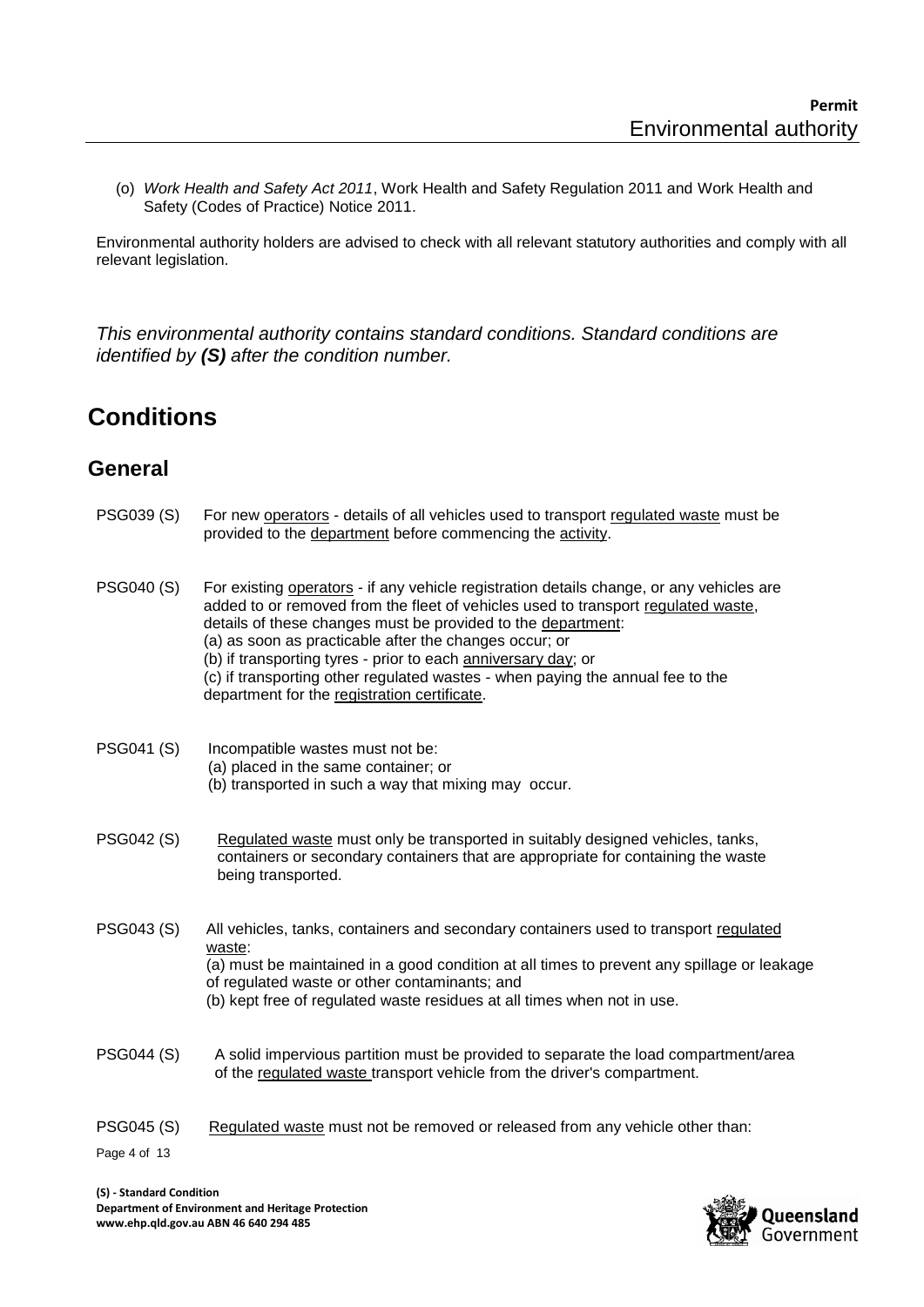- (a) at a facility that can lawfully receive the regulated waste; or
- (b) for the purpose of consolidation grease trap and/or other oily wastes in a larger road tank vehicle where access to the waste source is restricted to smaller road tank vehicles.
- PSG046 (S) Regulated waste must not leak or spill from the vehicle.
- PSG047 (S) Notwithstanding condition PSG046, any leakage or spillage of regulated wastes must be contained immediately, recovered and disposed of to a facility that can lawfully accept the waste.
- PSG048 (S) An appropriate spill kit, personal protective equipment and relevant instructions for the management of the regulated wastes transported must be maintained and kept in each vehicle.
- PSG049 (S) If operating interstate, any spillage, leak, escape or other loss of regulated waste from the vehicle must be reported as soon as practicable to the relevant regulatory agency of the State or Territory in which the vehicle is travelling when the incident occurs.
- PSG050 (S) When operating in Queensland, any release of contaminants not in accordance with the conditions of this code must be reported by telephone to the department's Pollution Hotline or regional office located in the area where the release occurred. Any such release must be reported as soon as practicable, but no later than 24 hours (depending on the level of risk to the environment), after becoming aware of the release.
- PSG051 (S) A written notice detailing the following information must be provided to the department within 14 days of any advice provided in accordance with condition PSG050:
	- (a) the name of the operator, including the operator's registration certificate number;
	- (b) the name and telephone number of a designated contact person;
	- (c) substance and quantity released;
	- (d) vehicle and vehicle registration details;
	- (e) person/s involved (driver and any others);
	- $(f)$  the location and time of the release:
	- $(a)$  the suspected cause of the release:
	- (h) a description of the effects of the release;
	- (i) the results of any sampling performed in relation to the release;
	- (j) actions taken to mitigate the risk or extent of environmental harm caused by the release;
	- (k) the success of any actions taken to mitigate the risk or extent of environmental harm; and
	- (l) proposed actions to prevent a recurrence of the release.

Page 5 of 13

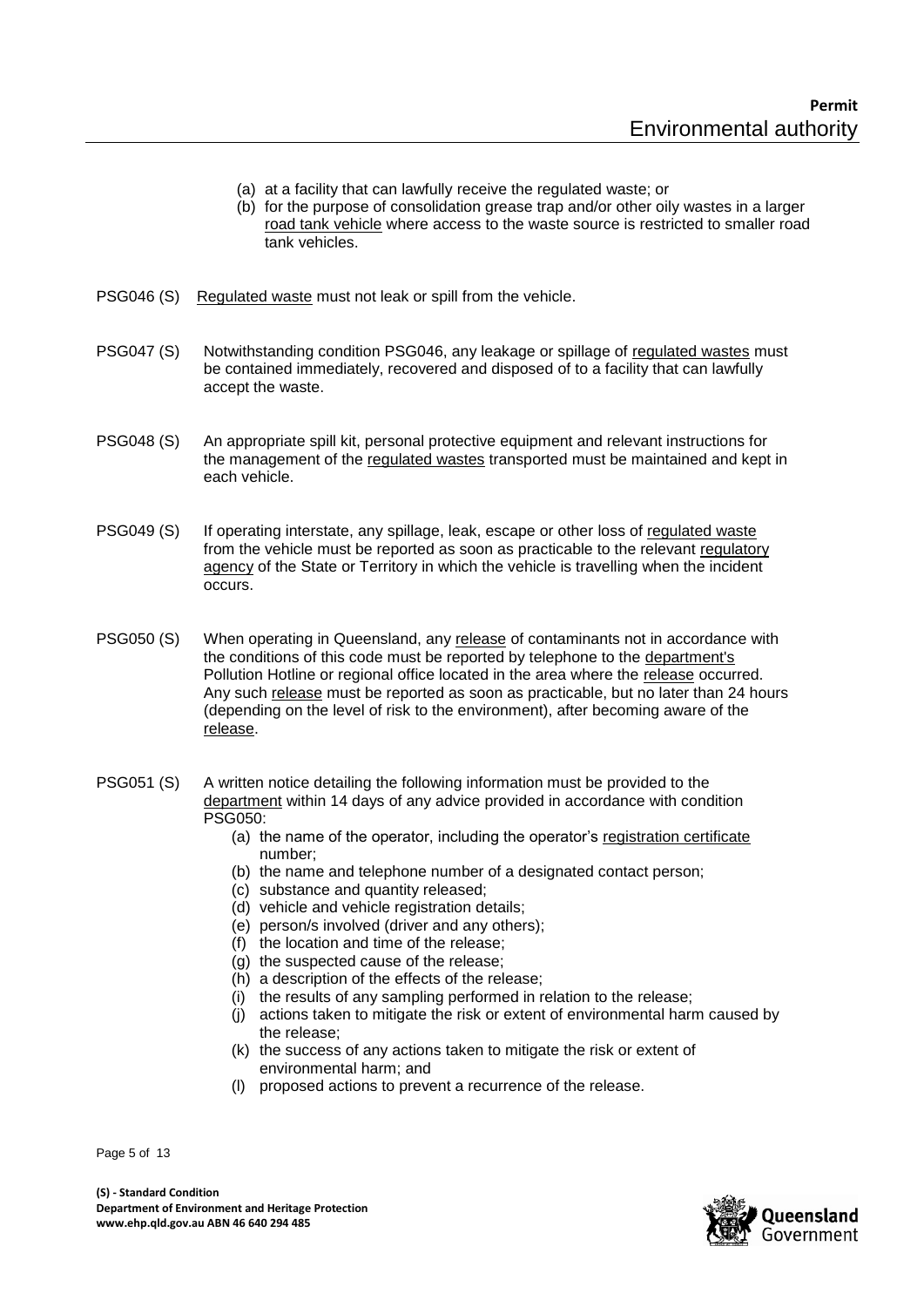- PSG052 (S) All vehicles used to transport regulated wastes (that are not classified as dangerous goods, or as a placard load of dangerous goods), must be covered by a policy of insurance or other form of indemnity, for a sum that is not less than \$100,000, in respect of:
	- (a) personal injury, death, property damage and other damage (except consequential economic loss) arising out of fire, explosion, leakage or spillage of dangerous goods in, on or from the vehicle or a container on the vehicle; and
	- (b) costs incurred by or on behalf of a Commonwealth, State or Territory government authority in a clean-up resulting from any event of the kind referred to in subparagraph a) of this condition.
- PSG053 (S) All records required by this code must be kept for 5 years and be made available to an authorised officer of the department when requested.
- PSG054 (S) A record of all regulated waste (excluding trackable waste) must be kept detailing the following information for every load of waste transported:
	- (a) date of pickup of waste;
	- (b) description of waste;
	- (c) quantity of waste;
	- (d) origin of the waste; and
	- (e) destination of the waste.

*Note: As per the "Code of environmental compliance for certain aspects of regulated waste transport", trackable waste has separate recording requirements.*

#### PSG055 (S) At all times, a copy of:

- (a) the registration certificate issued by the department for regulated waste transport activities; and
- (b) the appropriate emergency guides in relation to the waste transported;

must be carried in the cabin of each vehicle used to transport regulated waste and when requested, be presented to an authorised officer of the department or relevant regulatory agency of the State or Territory in which the vehicle is travelling.

#### PSG056 (S) All vehicle drivers must:

- (a) have access to a copy of this code in the vehicle, or through direct communication with the vehicle depot or operations base; and
- (b) be trained in the requirements of this code, including the use of all equipment and procedures necessary to comply with the conditions of this code, and document all training undertaken.
- PSG057 (S) Complaint response

The following details must be recorded:

- (a) time, date, name and contact details of the complainant;
- (b) reasons for the complaint;

Page 6 of 13

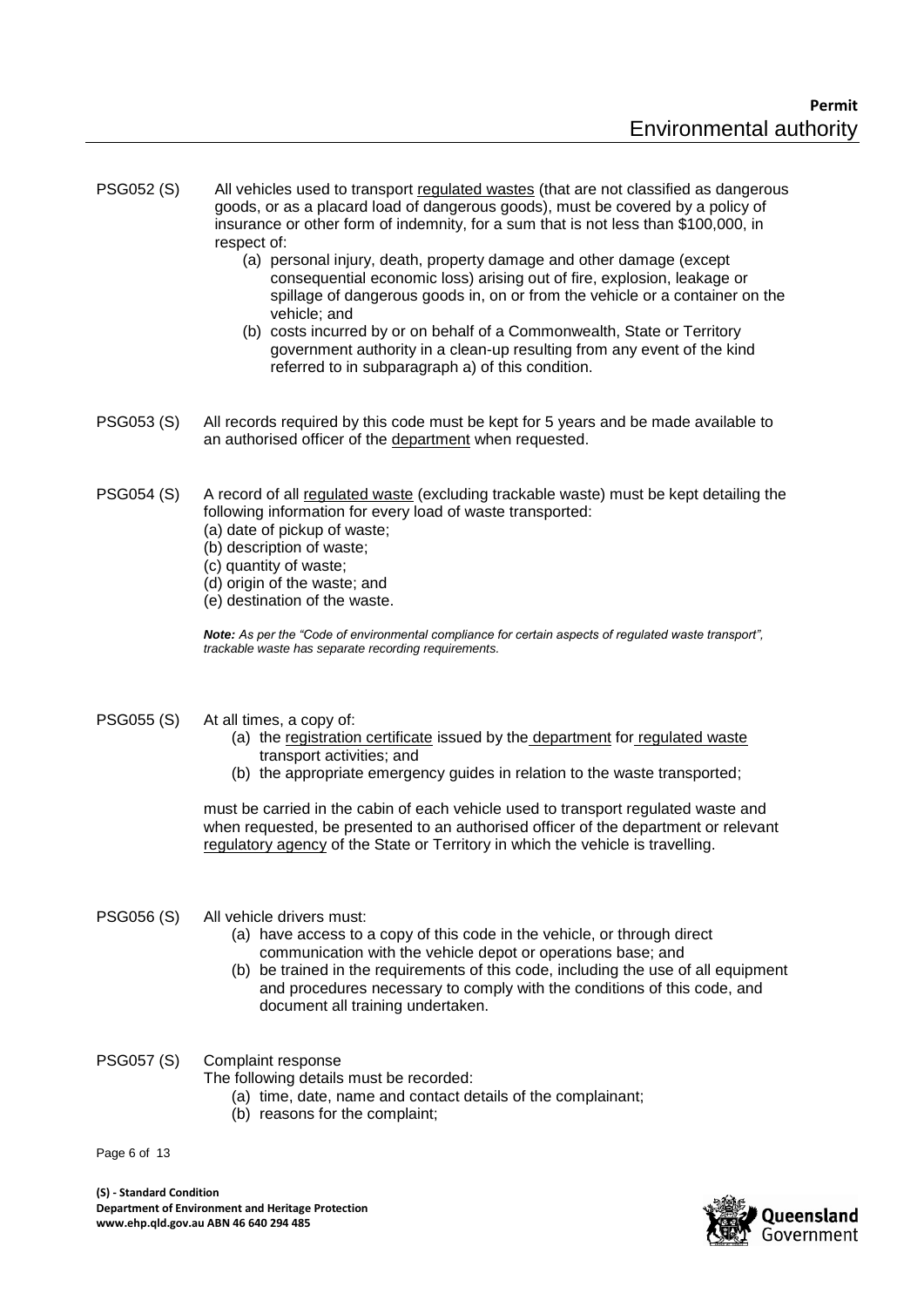- (c) any investigations undertaken;
- (d) conclusions formed; and
- (e) any actions taken.
- PSG058 (S) All asbestos transported must be:
	- (a) double bagged and sealed in heavy-duty polythene bags (minimum 200 µm thickness); or
	- (b) contained in sealed drums or bins that are lined with heavy-duty plastic (minimum 200 µm thickness); or
	- (c) where the volume or size of asbestos waste (e.g. large asbestos cement sheets) is greater than the volume or size of a bag, drum or bin:
		- i. for friable asbestos waste, sealed in double lined heavy-duty plastic sheeting (minimum 200 µm thickness) prior to being placed into a waste skip, vehicle tray or similar container; or
		- ii. for non-friable asbestos waste, kept damp and contained in a waste skip, vehicle tray or similar container that has been double lined with heavy duty plastic sheeting (minimum 200 µm thickness) and then completely sealed with the plastic sheeting and adhesive tape.
- PSG059 (S) All asbestos transported must be:
	- (a) labelled with a warning statement to indicate the presence of asbestos and that dust creation and inhalation needs to be avoided;
	- (b) securely loaded and stowed on the vehicle during transit in such a way that does not cause the packaging to rupture;
	- (c) off loaded carefully to prevent the packaging from rupturing; and
	- (d) repackaged immediately if rupturing of the packaging does occur.
- PSG060 (S) All particulate lead waste must be:
	- (a) double bagged and sealed in heavy duty polythene bags (minimum 200 µm thickness), and placed in containers on the vehicle;
	- (b) labelled to indicate the presence of lead and with appropriate lead risk and safety phrases;
	- (c) securely loaded and stowed on the vehicle during transit in such a way that does not cause the packaging to rupture;
	- (d) off loaded carefully to prevent the packaging from rupturing; and
	- (e) repackaged immediately if rupturing of the packaging does occur.
- PSG061 (S) All clinical and related wastes must be transported in a fully enclosed load compartment of a vehicle that:
	- (a) is bunded or otherwise designed to contain any spills and leaks;
	- (b) is lockable; and
	- (c) has internal surfaces which are rigid and seamless to facilitate cleaning and disinfection.
- PSG062 (S) Vehicles and load compartments must be locked when unattended.

Page 7 of 13

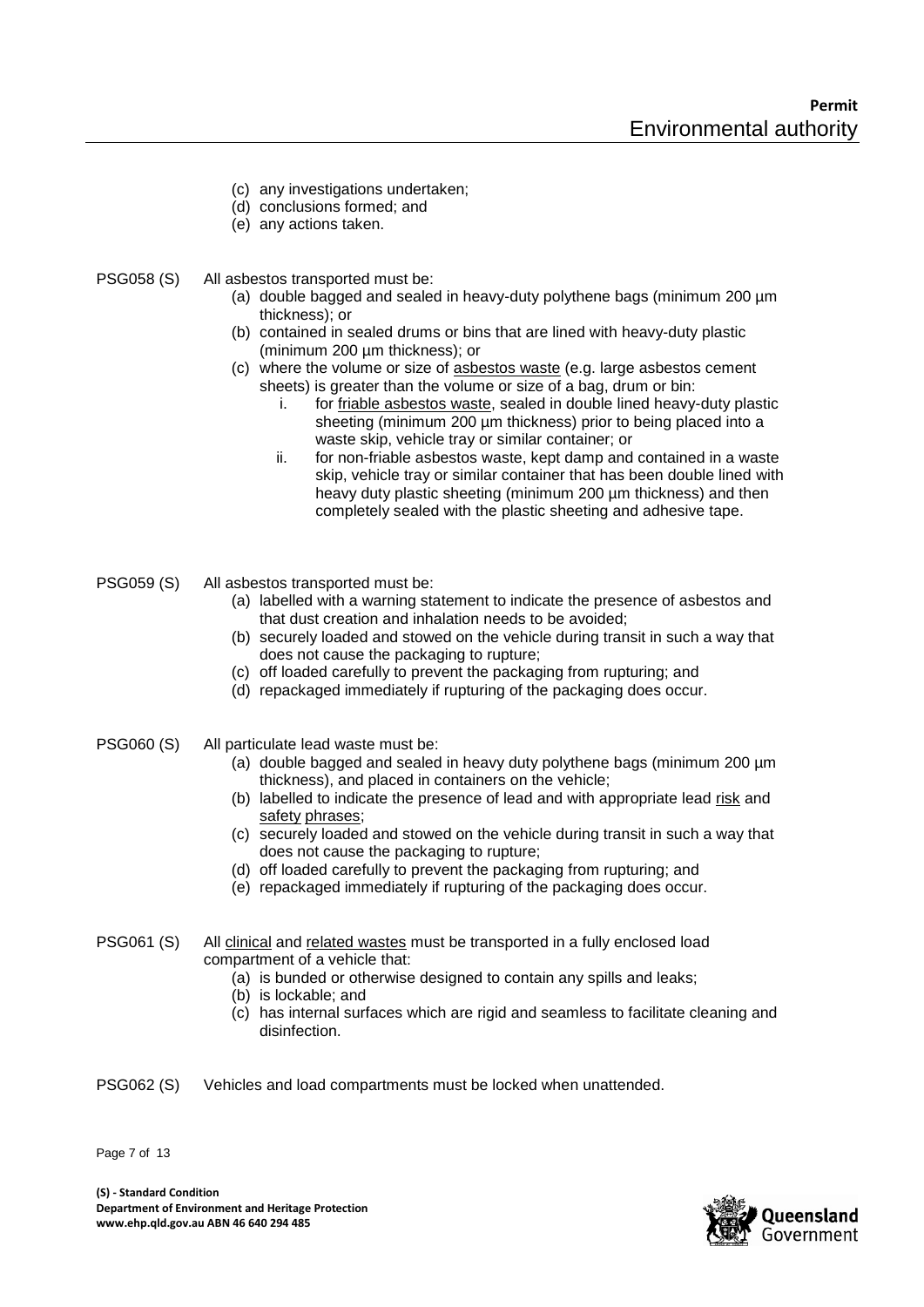*Note: As per the "Code of environmental compliance for certain aspects of regulated waste transport", this condition only applies to the transport of clinical and related waste.*

- PSG063 (S) All clinical and related wastes must be provided with rigid secondary containment during transport.
- PSG064 (S) Secondary containers used for the transportation of clinical and related wastes must be effectively cleaned and disinfected before reuse.
- PSG065 (S) Clinical and related wastes must not be transported in vehicles fitted with compaction systems.
- PSG067 (S) The transport of wastes containing PCBs that are also classified as scheduled wastes under the Australian and New Zealand Environment and Conservation Council (ANZECC) *Polychlorinated Biphenyls Management Plan - July 1999* must comply with the requirements of that Plan.
- PSG068 (S) Personnel suitably trained in methods of handling and containing spilled PCBs must accompany any vehicle transporting waste containing PCBs.
- PSG069 (S) When transporting regulated waste in rigid vehicles and trailers, the tray of the vehicles must be:
	- (a) constructed of an impervious material;
	- (b) maintained in a sound condition; and
	- (c) designed to contain any spills on the tray.
- PSG070 (S) When transporting regulated waste in rigid vehicles and trailers, any waste not fully contained within weatherproof packages must be covered during transport to contain the load and protect it from wind and rain.
- PSG071 (S) When transporting regulated waste in rigid vehicles and trailers, all regulated waste containers must be:
	- (a) mounted securely to the vehicle; and
	- (b) contained within the tray of the vehicle.
- PSG072 (S) When transporting regulated waste in rigid vehicles and trailers, the vehicle must be fitted with:
	- (a) adequate cargo securing devices; and
	- (b) in the case of vehicles transporting packaged regulated waste, rigid sides or gates that contain the load while in transit.

Page 8 of 13

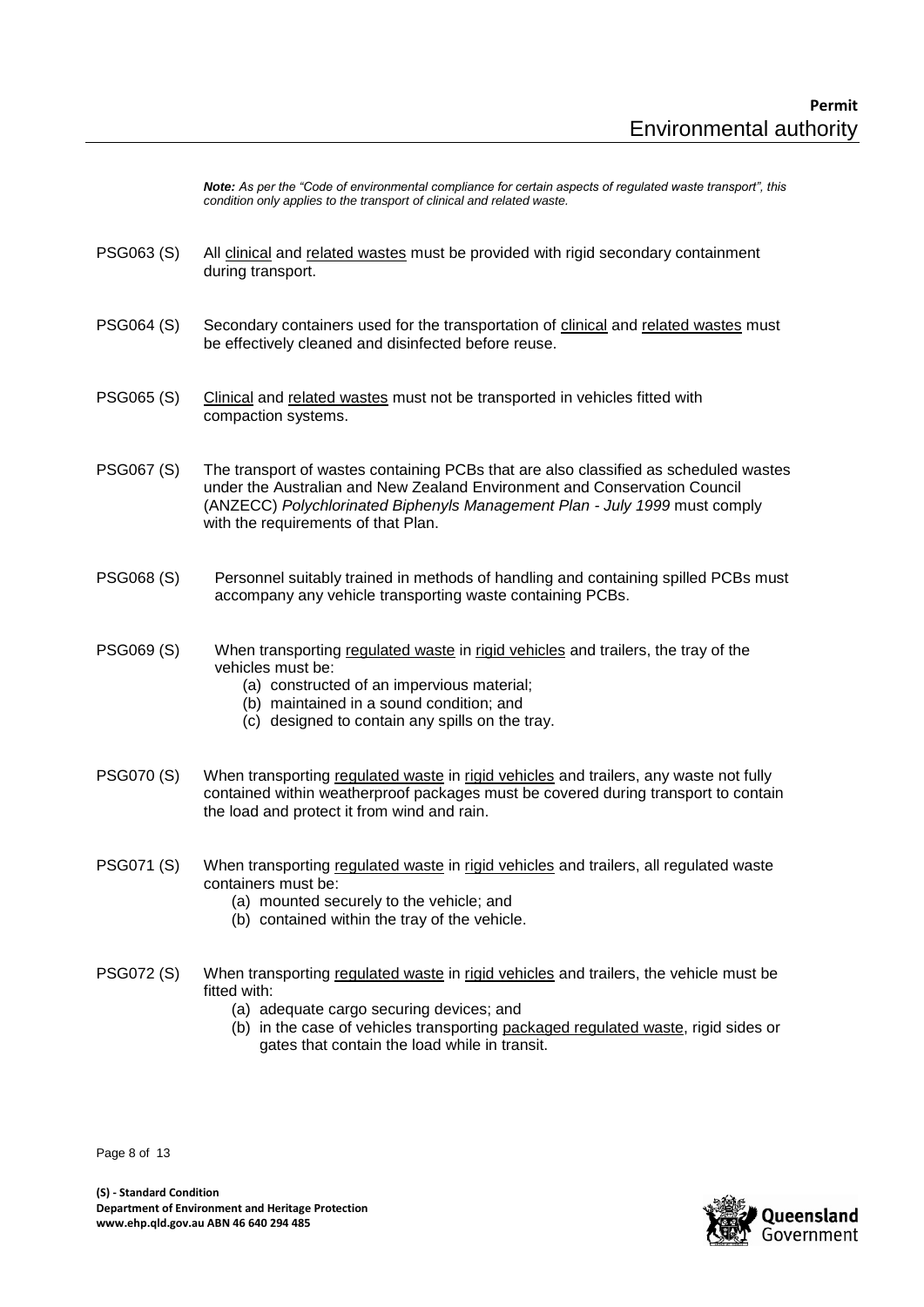- PSG073 (S) When transporting packaged regulated waste in rigid vehicles and trailers, the top of any container must not protrude above the sides or gates of the vehicle by more than 30% of the height of the container.
- PSG074 (S) Road tank vehicles must be constructed to minimise instability and risk of rollover.
- PSG075 (S) Road tank vehicles must be provided with roll-over protection to protect all tanks, components and fittings on the upper and side surfaces of the tank in the event of the vehicle rolling over or becoming inverted.
- PSG076 (S) Waste transfer equipment, including discharge point and pipe-work on road tank vehicles, must be:
	- (a) fitted to the vehicle so as to not extend beyond the outer body line of the vehicle; or
	- (b) designed to provide sufficient inherent resistance to damage; or
	- (c) provided with protection to prevent damage.
- PSG077 (S) Road tank vehicles used for the transport of liquid regulated waste must have sampling points on the top of each compartment that are readily accessible for the purposes of a roadside inspection.
- PSG078 (S) Regulated waste material must not leak or spill from waste transfer hoses to the ground while the road tank vehicle is in transit.
- PSG079 (S) All tank filling and discharge points on road tank vehicles must have adequate ground clearance and be rigidly connected to the tank.
- PSG080 (S) All road tank vehicle vacuum pump systems must be fitted with operational:
	- (a) pressure and/or vacuum relief valves; and
	- (b) pump shut-off valves.
- PSG081 (S) Where regulated waste is transported in road tank vehicles, the tank capacity must not be exceeded and a mechanism for volume measurement that is readily visible and calibrated to show maximum volume of waste in the tank must be fitted to each tank.
- PSG082 (S) Where regulated waste is transported in road tank vehicles, manholes of sufficient size to allow internal inspection, cleaning and maintenance of the tanks must be fitted.
- PSG083 (S) All filling and discharge points of road tank vehicles must be fitted with suitable leak proof caps and captive chains when regulated wastes are in transit.

Page 9 of 13

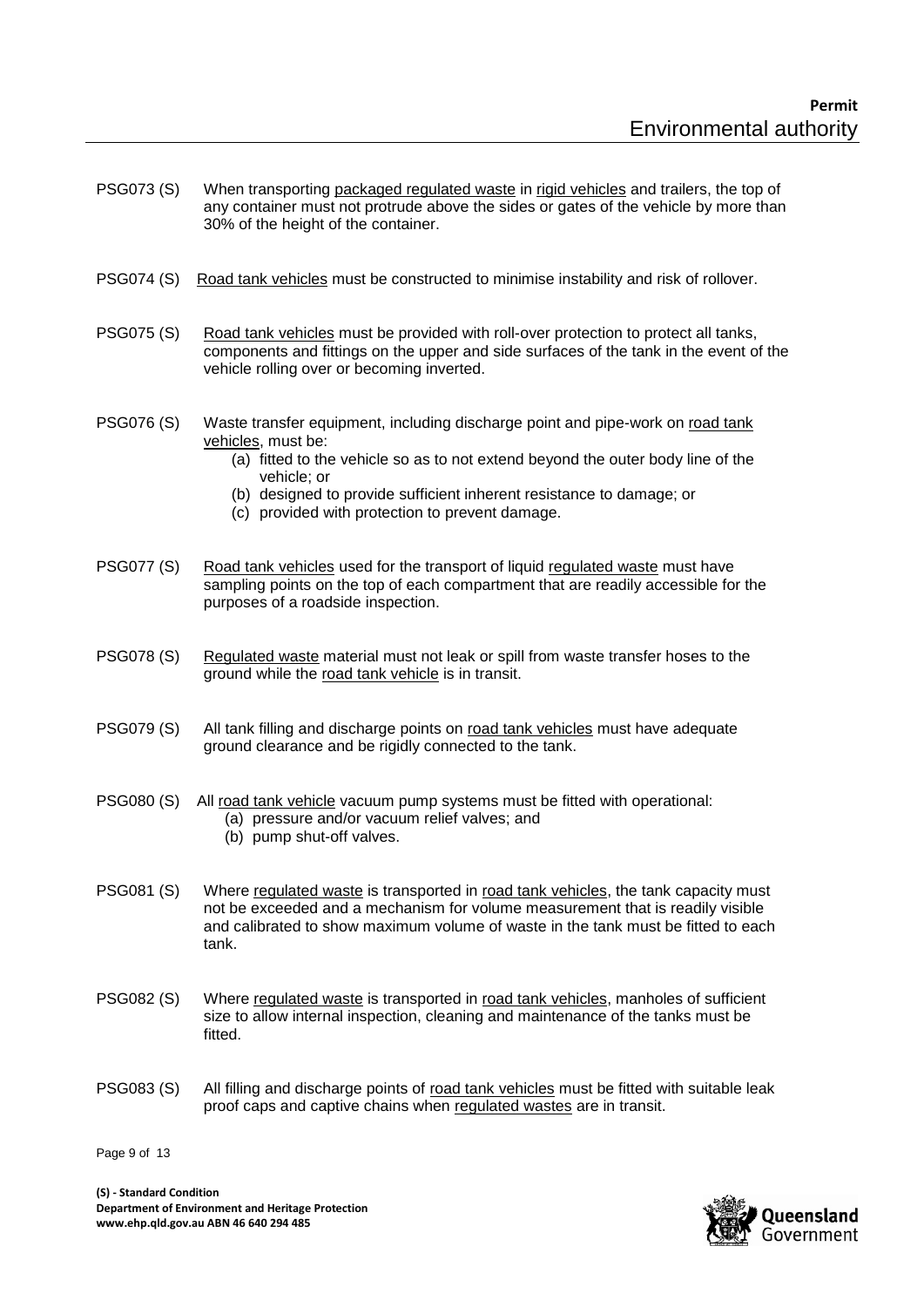- PSG084 (S) Each road tank vehicle must be provided with an effective bumper and/or barrier system to protect the tank and fittings from rear impact.
- PSG085 (S) The transfer of grease trap and/or oily wastes as permitted in condition PSG045 must:
	- (a) only occur directly from one road tank vehicle to another;
	- (b) be conducted using a closed vacuum system; and
	- (c) be supervised at all times.
- PSG086 (S) The transfer of grease trap waste and/or oily wastes must:
	- (a) not take place at a sensitive place;
	- (b) not take place on a road adjacent to a sensitive place;
	- (c) not cause odour nuisance at a sensitive place.

The transfer of grease trap waste and/or oily wastes must take place at least 10 metres up gradient from any waters or stormwater drain inlet.

- PSG087 (S) Where practicable the transfer of waste must be conducted on a bunded, hardstand area to minimise any releases of contaminants to land or water if a spill occurs. Where there is potential for a release to waters or stormwater during a transfer, temporary bunding and/or containment devices must be used to minimise the potential for release.
- PSG088 (S) When an activity involves the operation of 36 or more regulated waste transport vehicles, an Operational Management System (OMS) must be developed for implementation by the person carrying out the activity. The OMS must be implemented on commencement of the **activity** and provide for:
	- (a) identification of actual and potential releases of all contaminants, their environmental impacts and the actions to be taken to prevent the likelihood of environmental harm;
	- (b) establishment and maintenance of procedures to identify the potential for accidents;
	- (c) activation of appropriate responses to emergency situations;
	- (d) training of staff to achieve awareness of the potential for environmental harm and competence in the application of preventative measures and emergency response procedures; and
	- (e) a review of, and continual improvement to, the overall environmental performance of the business operations.

## **Air**

PSA009 (S) Noxious or offensive odours must not be released from any vehicle transporting clinical or related wastes.

# **Definition**

PD047 Activity means the environmentally relevant activity, or aspect of the ERA to which this code relates.

Page 10 of 13

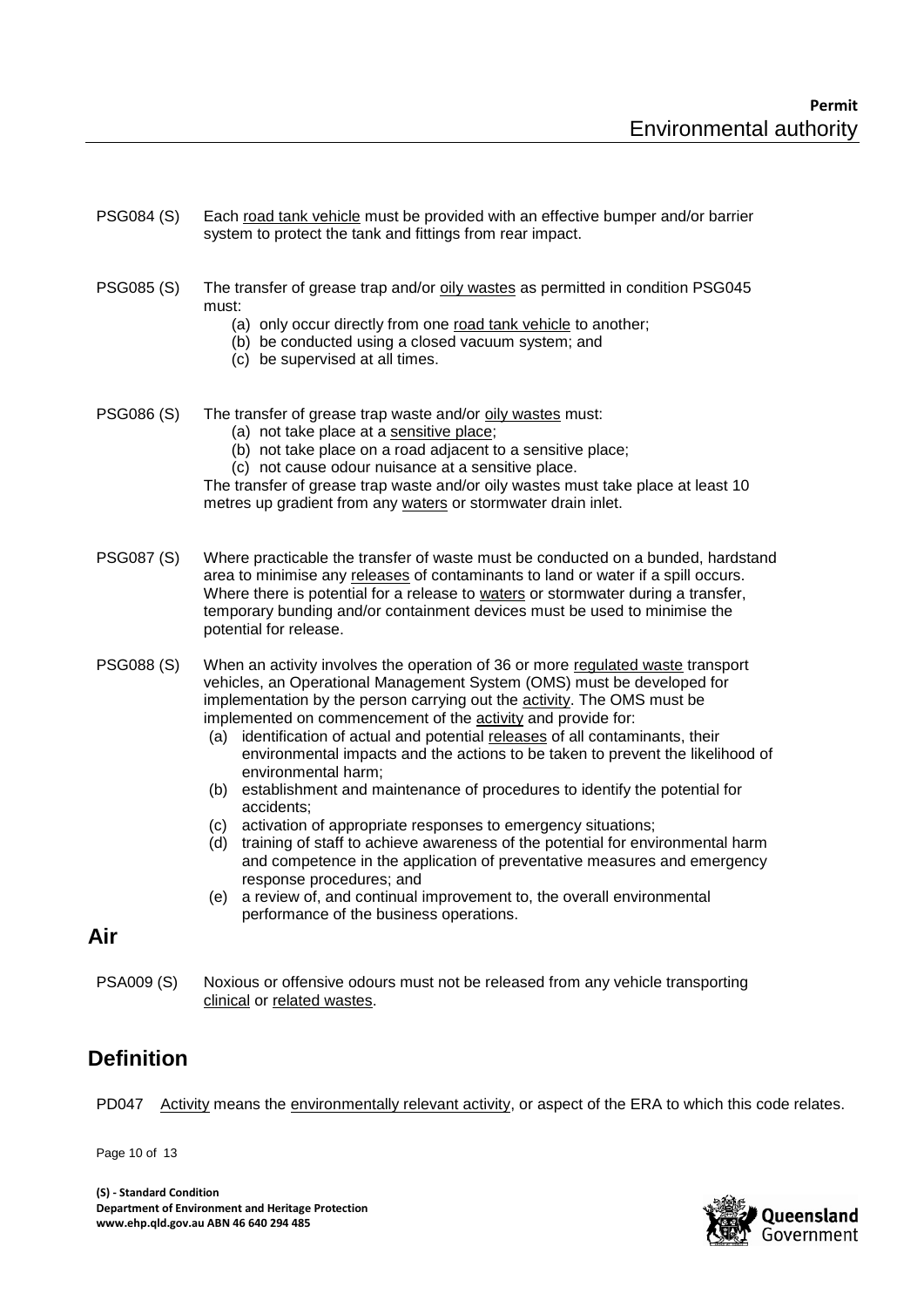- PD048 ADG Code means the *Australian Code for the Transport of Dangerous Goods by Road and Rail*, 7th edition, or more recent versions as they become available. The ADG Code is available for purchase from Canprint - Telephone: (02) 6293 8383 or from the National Transport Commission website at [www.ntc.gov.au](http://www.ntc.gov.au/)
- PD049 Anniversary day, for a registration certificate is defined in Schedule 4 of the EP Act.
- PD050 Asbestos-containing material means any material, object, product or debris that contains asbestos.
- PD051 Asbestos waste means all removed asbestos-containing materials and disposable items used during the asbestos removal work, such as plastic sheeting used for an enclosure or to cover surfaces in the asbestos work area, disposable coveralls, disposable respirators and rags used for cleaning etc.
- PD052 Clinical waste means waste that has the potential to cause disease including, for example, the following:
	- (a) animal waste;
	- (b) discarded sharps;
	- (c) human tissue waste; and
	- (d) laboratory waste.
- PD055 Environmentally relevant activity (ERA) means an activity prescribed by regulation as an ERA.
- PD056 Friable asbestos means asbestos-containing material which, when dry, is or may become crumbled, pulverised or reduced to powder by hand pressure. Note: This may include asbestos containing materials that have been subjected to conditions, such as weathering, physical damage, water damage etc., that leave them in a state where they meet the above definition.
- PD057 Incompatible wastes means wastes that are likely to interact and increase the risk to human health and/or the environment when mixed or brought into contact.
- PD059 Oily waste means hydrocarbons and water mixtures or emulsions, including oil and water mixtures or emulsions, which is the regulated waste item 37 of Schedule 7 of the Environmental Protection Regulation 2008. Oily waste does not include mineral oil (item 34) that is not in a mixture or emulsion with water. Vegetable oil (item 63) is also excluded.
- PD060 Operator means the person carrying out the ERA.
- PD061 Packaged regulated waste means regulated waste in a container with:

Page 11 of 13

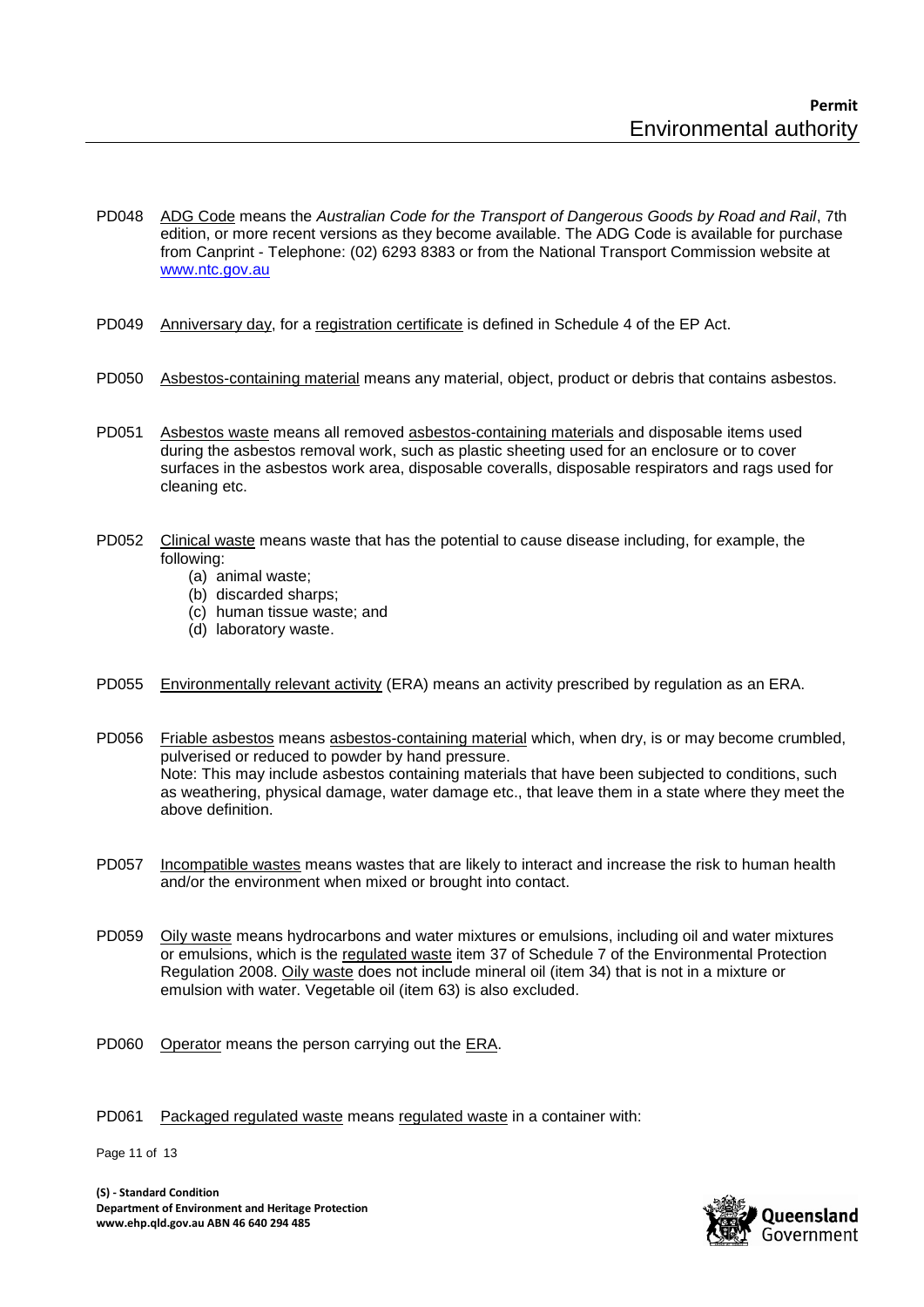- (a) a capacity of not more than 450 litres; and
- (b) a nett mass of not more than 400 kilograms.
- PD063 Regulated waste means
	- 1. waste that-
		- (a) is commercial or industrial waste, whether or not it has been immobilised or treated; and
		- (b) is of a type, or contains a constituent of a type, mentioned in schedule 7.
	- 2. waste prescribed under subsection (1) includes-
		- (a) for an element-any chemical compound containing the element; and
		- (b) anything that contains residues of the waste.
- PD064 Regulatory agency means the agency of a State or Territory that has responsibility for regulating the transport of regulated wastes in that State or Territory.
- PD065 Related waste means waste that constitutes, or is contaminated with, chemicals, cytotoxic drugs, human body parts, pharmaceutical products or radioactive substances.
- PD066 Release of a contaminant into the environment, includes:
	- (a) to deposit, discharge, emit or disturb the contaminant;
	- (b) to cause or allow the contaminant to be deposited, discharged, emitted or disturbed;
	- (c) to allow the contaminant to escape; and
	- (d) to fail to prevent the contaminant from escaping.
- PD067 Rigid vehicle means a vehicle the load carrying area of which is fixed to the vehicle's chassis or frame (as defined in the ADG Code).
- PD068 Risk phrase means a phrase stated in the National Occupational Health and Safety Commission's (NOHSC's) document entitled *National Code of Practice for the Labelling of Workplace Substances [NOHSC:2012(1994)]*, or more recent versions, that gives information about the substance's hazards.
- PD069 Road tank vehicle means a truck, trailer or semi-trailer or unit in a road train, incorporating a tank, or having a tank or tanks mounted thereon, either permanently or temporarily (as defined in AS 2809.1-2008 - *Road Tank Vehicles for Dangerous Goods*).
- PD070 Safety phrase means a phrase stated in National Occupational Health and Safety Commission's document entitled *National Code of Practice for the Labelling of Workplace Substances [NOHSC:2012(1994)]*, or more recent versions, that gives information about:
	- (a) the safe use of the substance; or
	- (b) the personal protective equipment for the substance.
- PD071 Sensitive place means-
	- (a) a dwelling (including residential allotment, mobile home or caravan park, residential marina or other residential premises, motel, hotel or hostel);

Page 12 of 13